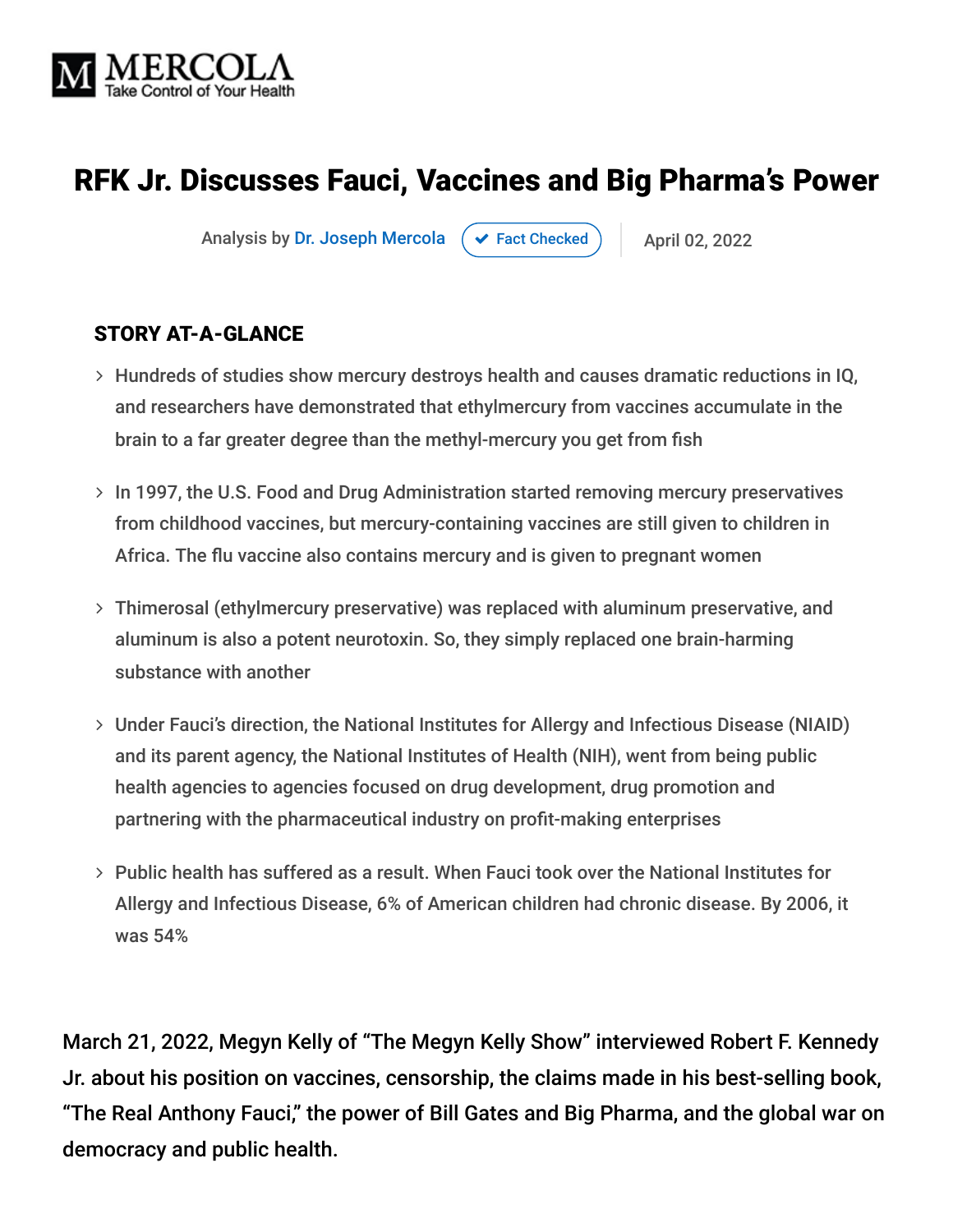Megyn is quite the interviewer and I have never seen anyone push back so hard against Bobby during an interview. She has incredible self-confidence to frequently push back so hard against one of the leading intellects in understanding the sordid truth about what has happened in the global cabal's intrusion into health care.

The problem is that it is beyond clear that she has largely swallowed the blue pill propaganda of mainstream media, and although she agrees with Bobby on a few points she refutes his well-researched facts with far less credible sources, using editorial insertions that Bobby does not have a chance to respond to.

The full interview was so long  $-$  four hours  $-$  that they divided it into two parts. Below, I'll review some select highlights. For more, I urge you to listen to it when time allows.

#### RFK on the Vaccine Regime

While many are quick to dismiss Kennedy as an "anti-vaxxer," he's adamant that he's never actually been against vaccines per se. "That is a pejorative that's applied to me in order to marginalize me and silence me," he says, adding:

*"What I've said is we should have safe vaccines. We should have good, robust science. We should have regulators that are independent of the pharmaceutical industry that is profiting [from] the vaccines."*

Kennedy's initial foray into vaccines, which began 17 years ago, was to get mercury out of childhood vaccines, as mercury is a neurotoxin. Before that, he spent 35 years trying to get mercury out of fish, "and nobody called me anti-fish," he says.

There are hundreds of studies that show mercury destroys health and causes dramatic reductions in IQ. He cites research done showing that ethyl-mercury from vaccines accumulate in the brain to a far greater degree than the methyl-mercury you get from fish.

In fact, monkeys exposed to mercury-containing vaccines had twice the amount of mercury in their brains as those exposed to dietary mercury. The mercury in vaccines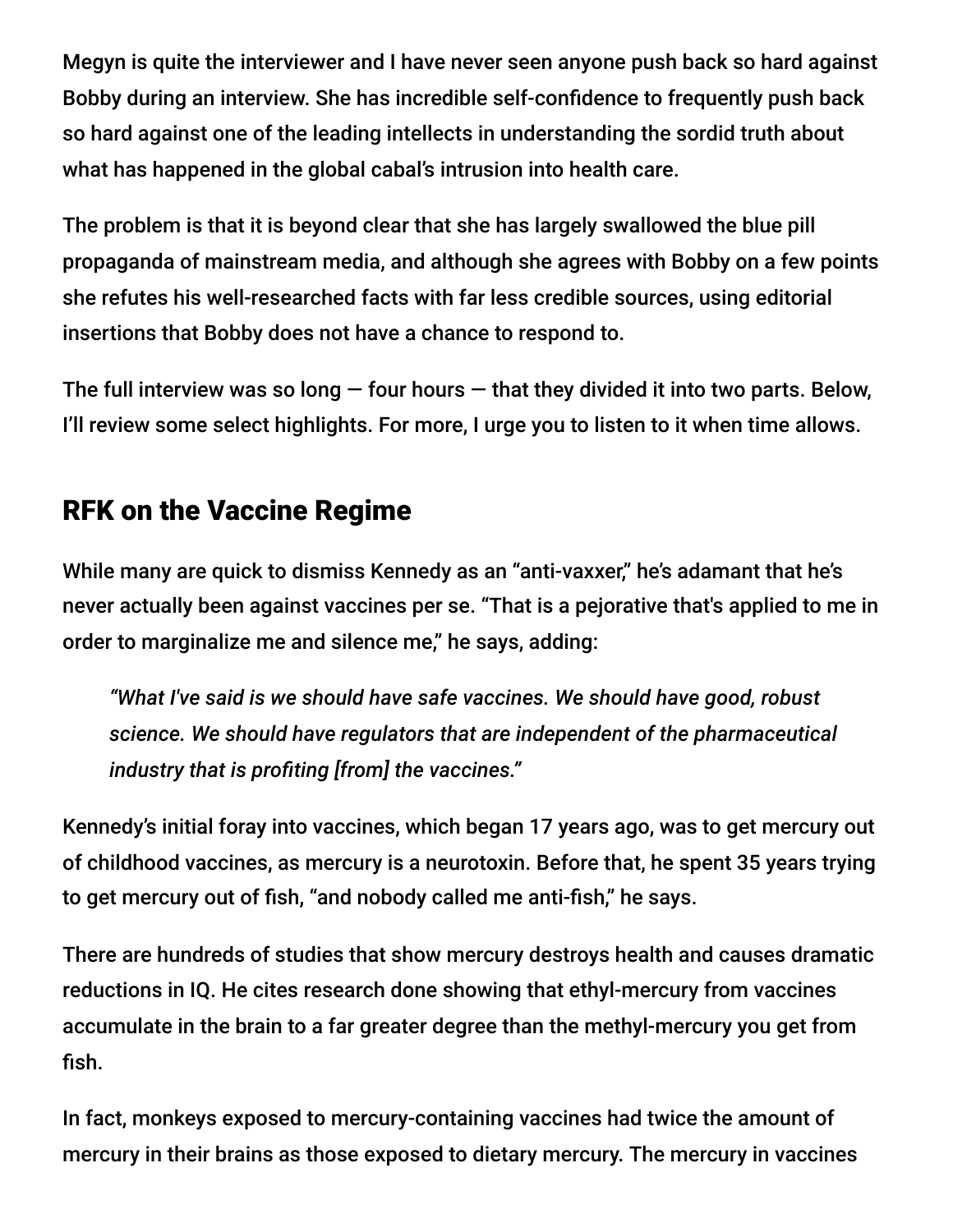also metabolizes into organic mercury, which is the most toxic kind.

*"Mercury is cumulative and ... kids have many exposure to mercury. Vaccines are much worse [than dietary mercury], and we know this because of the FDA's own studies. Their internal studies show that kids ... are receiving huge amounts of mercury — hundreds of times the EPA max safe exposures — from these vaccines,"* Kennedy says.

#### The Rise in Autism Is a Real Phenomenon

In 1997, the U.S. Food and Drug Administration started removing mercury preservatives from childhood vaccines, but mercury-containing vaccines are still given to children in Africa. The flu vaccine also contains mercury and is given to pregnant women.

This, Kennedy believes, may be one of the reasons why autism rates did not decline after ethylmercury was taken out of most childhood vaccines, because around the same time, pregnant women and babies 6 months and older were suddenly told to get an annual flu shot, and it provides a "huge bolus, 25 micrograms" of mercury.

While Kelly suggests autism rates kept rising simply because we got better at diagnosing it  $-$  a common industry talking point  $-$  Kennedy disagrees, saying:

*"Here's the thing, Megan ... It's simply not true that we're just noticing it more. You mean we missed it before? ... Missing autism is like missing a train wreck. You can't do it ...*

*My aunt, Eunice, who was my godmother, started Special Olympics, 10 miles from my home. I worked there every weekend, when I was a kid, from when I was 8 years old ... I [also] spent 200 hours during my high school years at Wassaic home for the retarded in upstate New York, as a helper, and I never saw a case of full-blown autism ...*

*Kids today with autism who are nonverbal, non-toilet trained, screaming, biting, head banging, violent, toe walking — we never saw kids like that in the '60s and*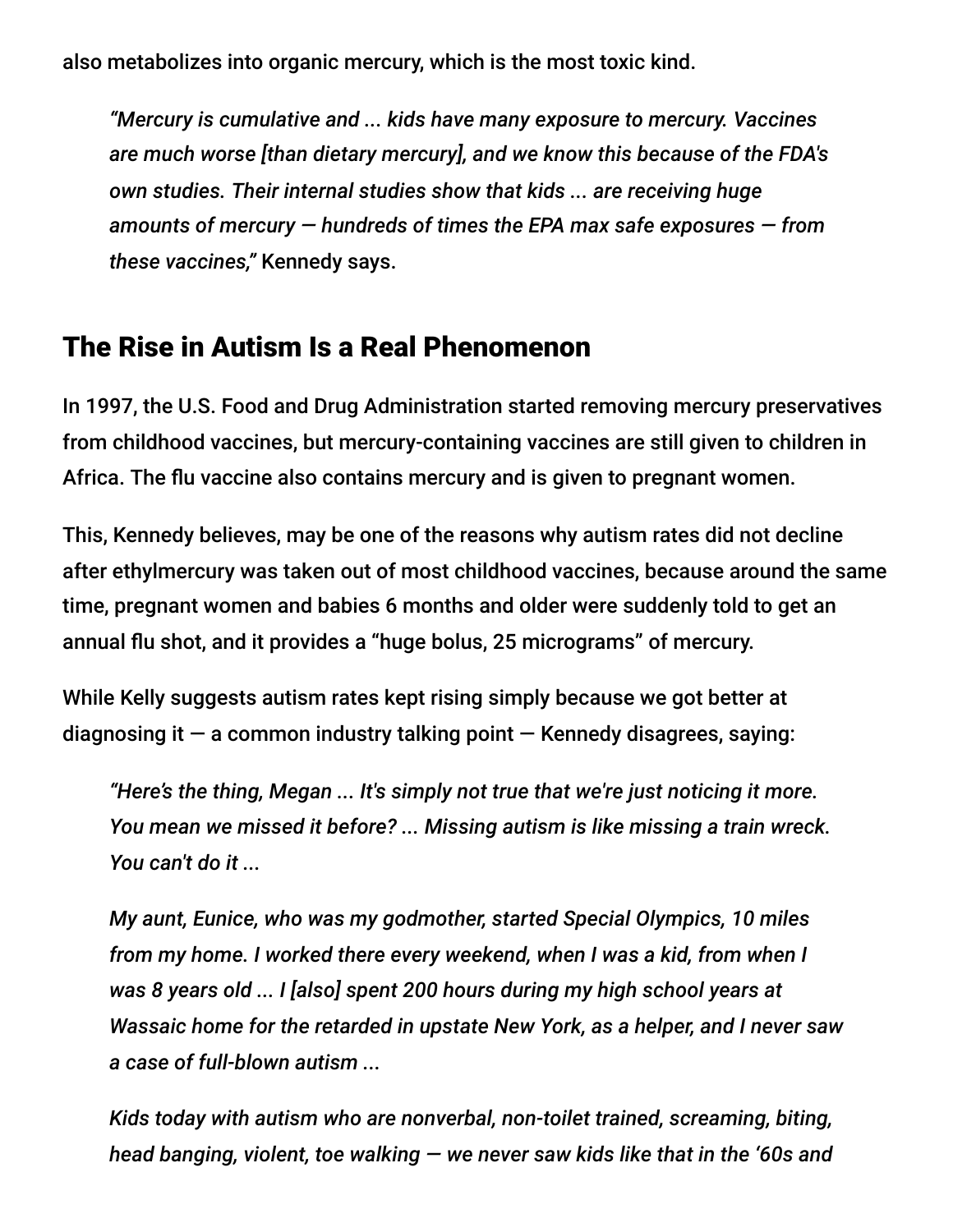*'70s. To this day, I have never seen somebody my age, 68 years old, who has full-blown autism. Where are they?"*

#### When Mercury Was Taken Out, Aluminum Was Put In

What's more, ethylmercury was replaced with aluminum preservative, and aluminum is also a potent neurotoxin. So, they simply replaced one brain-harming substance with another. "So, now we're giving kids aluminum vaccines and in the same wellness visit, we're giving them a mercury flu shot," he says, adding:

*"Anybody who who's looked at the CDC's, NIH's and FDA's behavior during COVID pandemic understands that these are industries that are not doing public health. They're doing pharmaceutical profit promotion ...*

*These are [drug] companies that have ... paid the highest criminal penalties of any corporation in history. These are serial felons and they have captured the agency that's supposed to be protecting us from their behavior."*

Kennedy goes on to explain that, of the regulatory agencies in the U.S., the Environmental Protection Agency (EPA) is the only one that isn't beholden to Big Pharma. They're in the pocket of the oil industry, "but they don't care about Pharma," he says. When Congress asked the EPA to determine when the autism epidemic began, they came back with a very conclusive answer: 1989.

*"What happened in 1989? We passed the National Vaccine Injury Act in 1986. We gave immunity from liability to all the [vaccine] companies. There was a gold rush, because suddenly the biggest cost of producing pharmaceuticals and marketing pharmaceuticals, which is downstream liability, had been eliminated.*

*They also didn't have to do upstream testing. So, two of the biggest costs were gone. Plus, they don't have to do advertising and marketing because the product is mandated to 76 million American children. So, it is a dream product for them and they can charge basically anything they want. It was a gold rush. They added all these new vaccines [to the childhood vaccine] schedule.*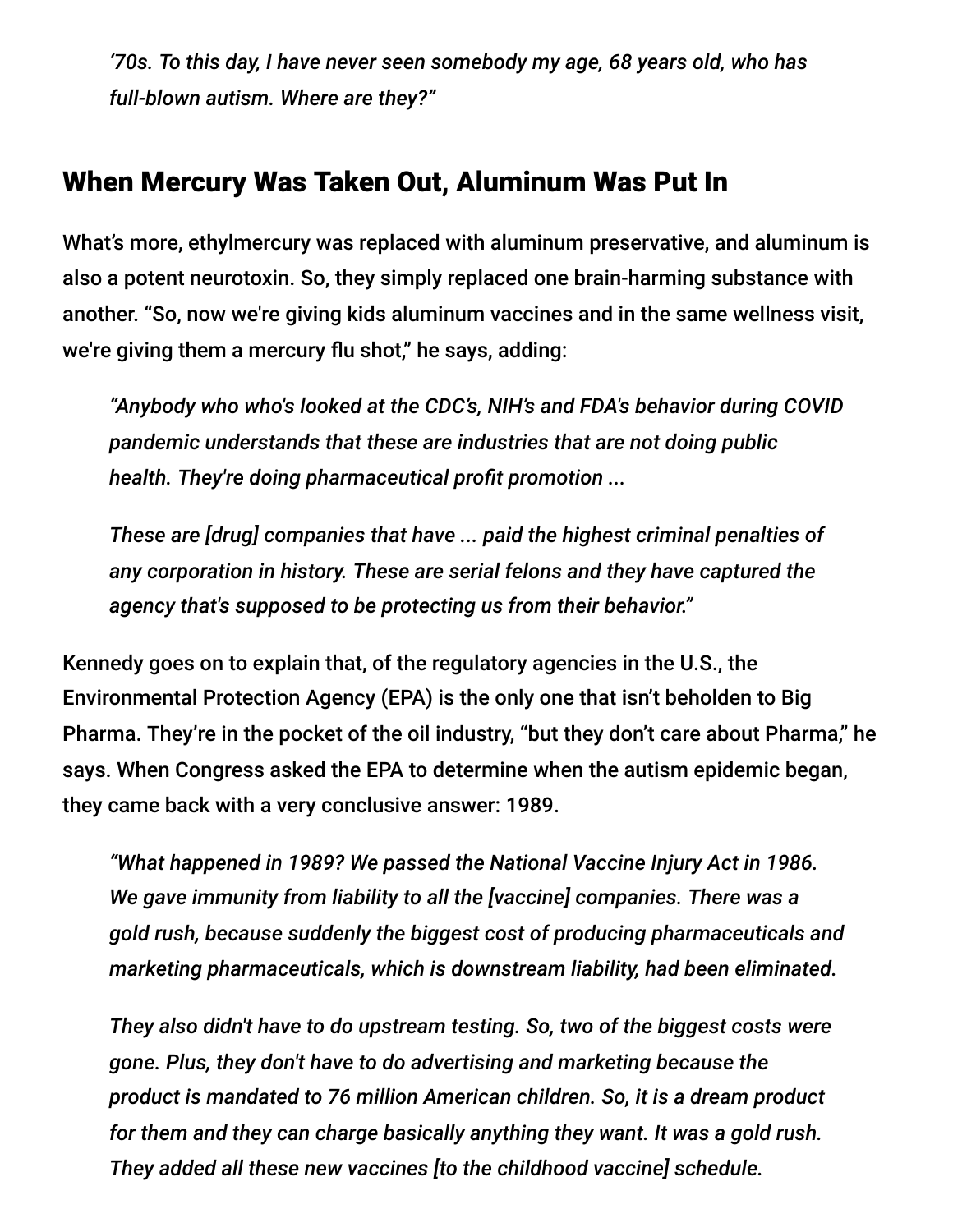*People, when they think of vaccines, think of polio and smallpox and the miracles of eliminating those [diseases]. But [it's] completely unnecessary to vaccinate against things like hepatitis B, that are not even casually contagious ..."*

#### What About the Measles Vaccine?

As for the measles vaccine, measles was indeed a lethal disease at the beginning of the century, but in 1963, it was killing only 400 children a year, mainly those who had malnutrition or some other devastating comorbidity. "A lot of them were Black children in the Mississippi Delta," Kennedy says. "[There], the death rate was 1 in 500,000."

# **<sup>66</sup>** When Tony Fauci came into office, 6% of American<br>
children had chronic disease By 2006 it was 54%  $\approx$ **children had chronic disease. By 2006, it was 54%. ~ Robert F. Kennedy Jr."**

The measles vaccine came out in 1963, and never contained thimerosal (mercury preservative) because it is a live virus vaccine. It wasn't until the '90s that we started seeing an explosion in neurological disorders. Autism skyrocketed from 1 in 10,000 to 1 in 44 today, but other neurodevelopmental disorders, such as ADHD, speech delays and ticks have also skyrocketed. $^{\text{\tiny{\textup{1}}}}$  We've also seen a rapid rise in food allergies.

*"When Tony Fauci came into office, 6% of American children had chronic disease,"* Kennedy says. *"By 2006, it was 54%. Our kids today are swimming around in a toxic zoo. And I don't just work on vaccines. I was part of the trial team [against] Monsanto. I work on PBDEs, neonicotinoids, PFOS, PFAS ... EMFs — all of these different exposures that began on the same timeline.*

*Phil Landrigan, the most famous toxicologist in this country, [at] Mount Sinai in New York, made a list of 11 potential culprits of toxics that became ubiquitous in 1989. You have to find something that impacted every demographic in this*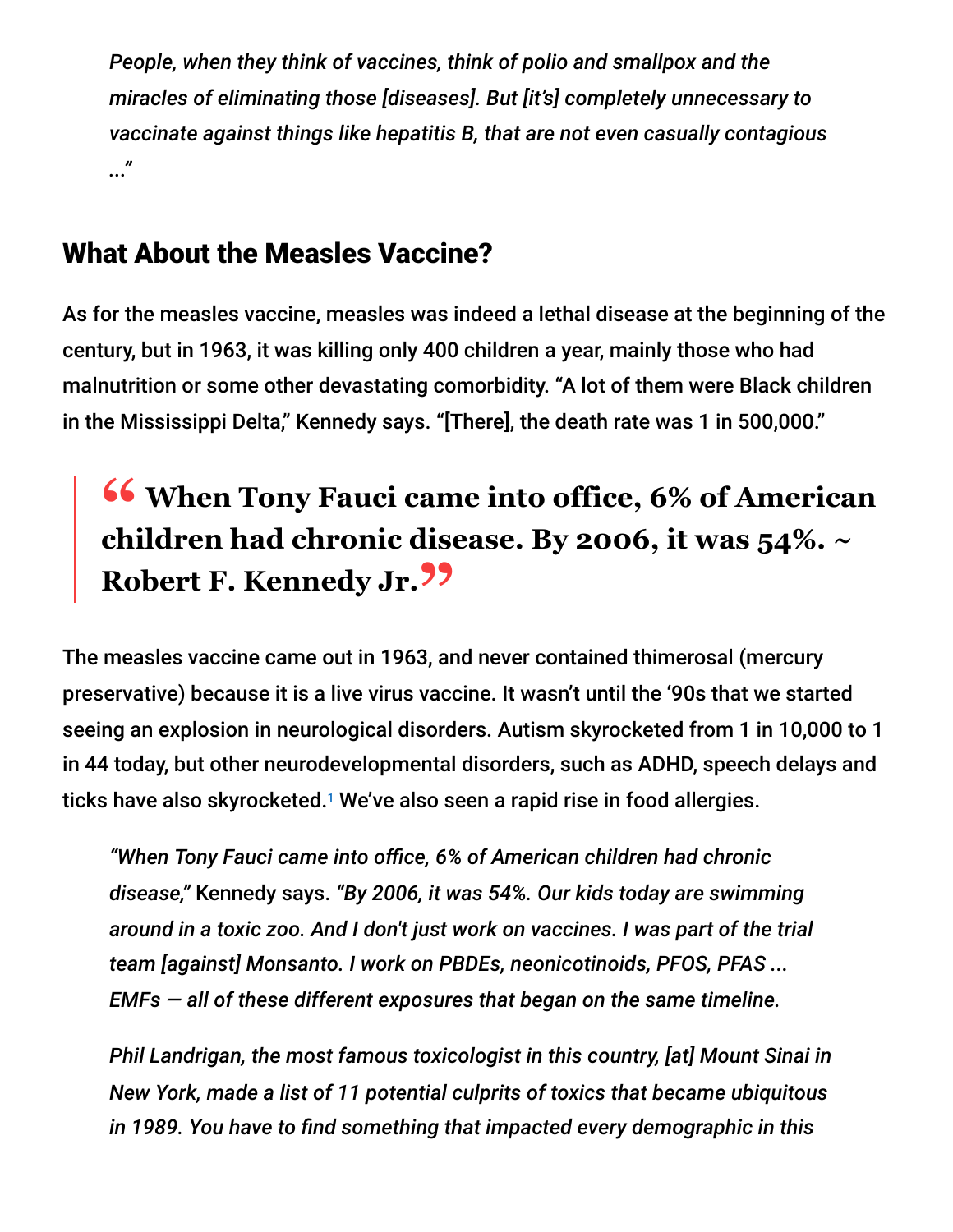*country, the same year ... there's only a small number ... and one of them is vaccines.*

*I think it's all of [these exposures]. Science shows all these impacts are cumulative. Our kids today are sick because we are bombarding their immune systems with these toxics that they simply cannot handle. Vaccines are part of that story. And it's probably, in my view, the largest single cause, although all of them are very big."*

#### Intentional Suppression of the Autism Signal

Kennedy goes on to tell the story of a secret meeting organized by the CDC in 1999 after they conducted an internal study of their database, which contains the medical records, including the vaccination records, of 10 million children from the 10 biggest HMOs. Specifically, they wanted to know whether mercury vaccines might be causing autism. Kennedy says:

*"They can look at every vaccine record and they can look at your medical claims to see if you've had a seizure disorder or allergies, or if you have an autism diagnosis. They can do a cluster analysis and look for associations. They looked at the hepatitis B vaccine, which is loaded with mercury, [given] during the first 30 days of birth.*

*They compared them to kids who did not get it during the first 30 days, who got it later or didn't get it at all. And here's what they found. The relative risk [from smoking] a pack of cigarettes a day for 20 years and lung cancer is 10. This was 11.35. They knew thimerosal caused it.*

*This is the story that got me involved because they pushed the panic button and they had a secret meeting. They didn't want to do it on the CDC campus 2because they thought it would be susceptible to a freedom of information request. So, they did it in a remote Methodist retreat center on the banks of the Chattahoochee River in Norcross, Georgia.*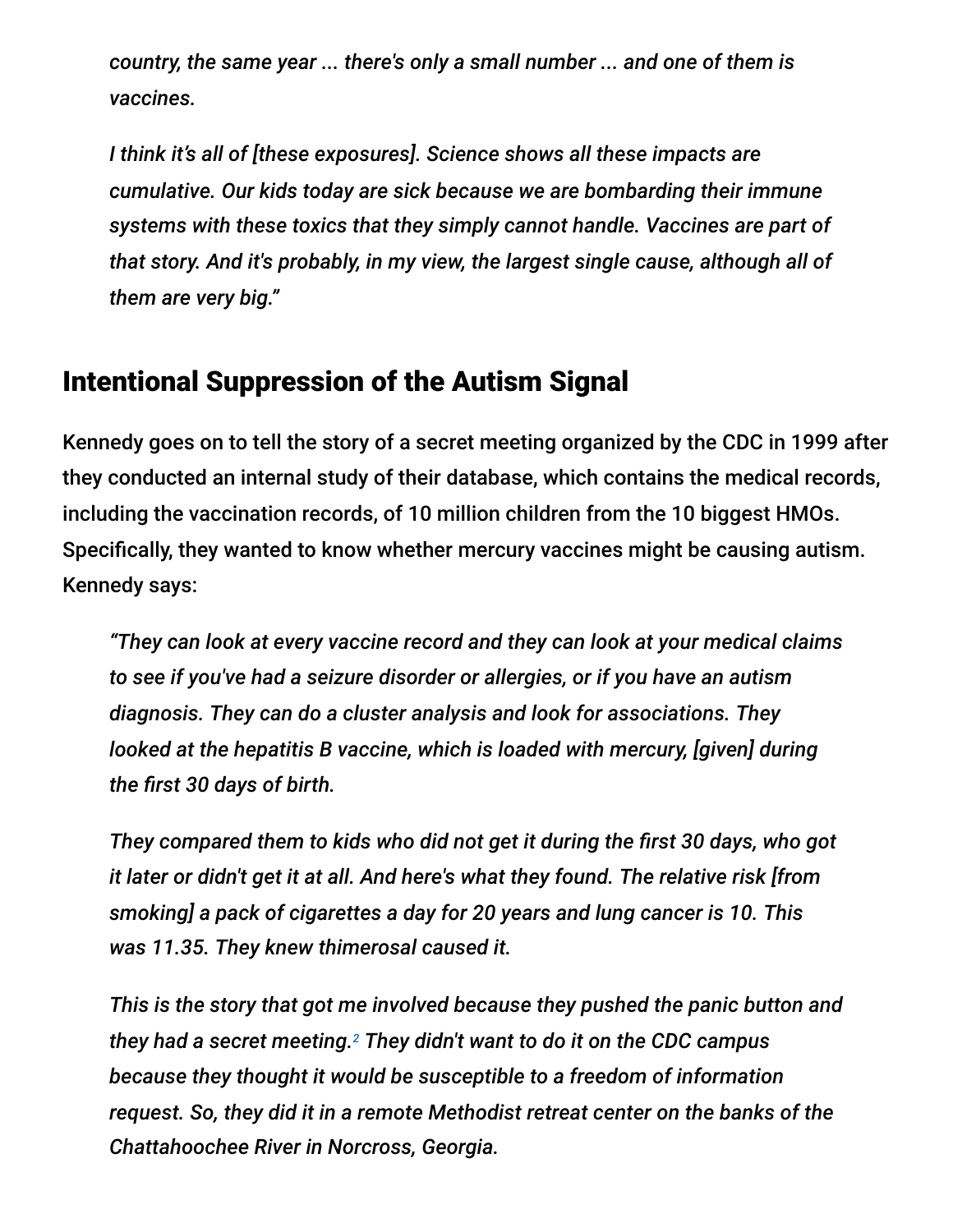*They had a two-day meeting with 52 individuals, including all the major vaccine companies, regulatory agencies that administer vaccines, the FDA, the NIH, the HHS and the leaders of the leading academic vaccinators — the people who conduct clinical trials and make hundreds of millions of dollars from medical schools around this country.*

*Somebody recorded that meeting. We don't know why. We don't know if they knew they were being recorded, but I got a hold of the transcripts in 2005 and it [is horrific. It's a nightmare. Any of your listeners can go to our website, see](https://childrenshealthdefense.org/government/federal-agency-documents/simpsonwood-documents/) the Simpsonwood Documents, and read those transcripts and make up your own mind about what happened."*

Early on in that 286-page transcript, we find the following admission by Walter Orenstein, then-director of the National Immunization Program at the CDC:<sup>3</sup>

*"Initial concerns were raised last summer that mercury, as methylmercury in vaccines, might exceed safe levels ... Analysis to date raise some concerns of a possible dose-response effect of increasing levels of methylmercury in vaccines and certain neurologic diagnoses."*

The remainder of the story was detailed in in a 2015 interview<sup>4</sup> with Children's Health Defense director of advocacy, Rita Shreffler. In that interview, Kennedy explained how the troublesome signal found in this database analysis was intentionally "vanished" by reworking the study no less than four times, "using dodgy statistical devices to make the autism signal disappear."

After the fourth iteration, the signal linking thimerosal with autism and a half dozen other neurodevelopmental disorders was no longer detectable. The CDC published that version and announced thimerosal had been investigated and found to be safe. Alas, when people asked to see the raw data, the CDC claimed the data had been "lost," so no one was ever able to verify the results. The fabrication stuck and has been peddled ever since.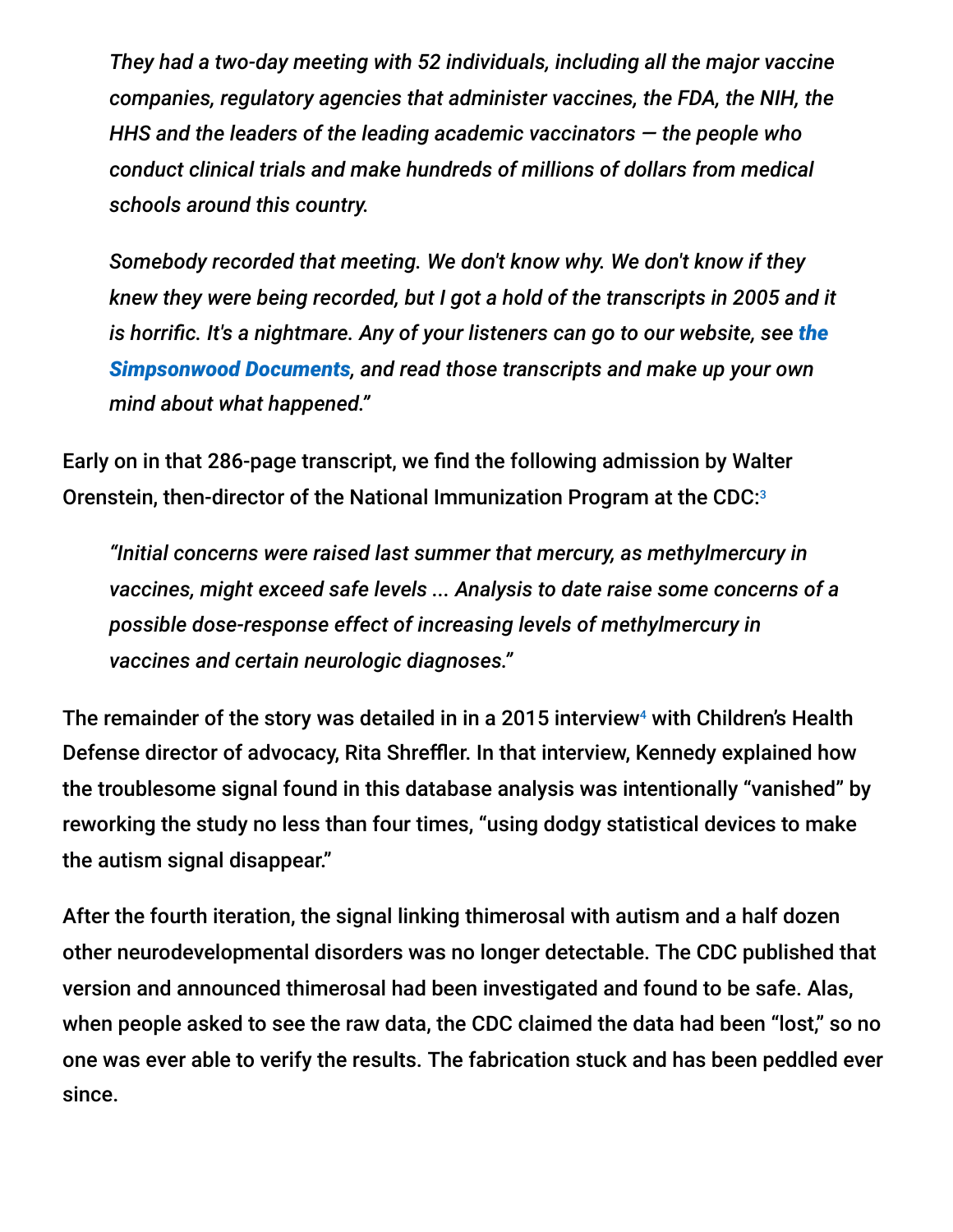When Kelly insists that there are many other studies from around the world that have also exonerated thimerosal, Kennedy reminds her to look at who funded them. Most were funded by the Wellcome Trust, the drug industry and the NIH.

*"They are being funded by people who are funding them in order to cover up the association,"* he says, *"and you can easily design studies, particularly epidemiological studies, to conceal the impact to small subgroups of vulnerable populations. That is Epidemiology 101. Everybody knows that. And that's why they do those studies."*

#### The Real Anthony Fauci

Kelly's and Kennedy's conversation then moves on to "The Real Anthony Fauci," which became a best seller and sold out 12 times despite the total media blackout. When asked what Kennedy believes motivates Fauci to do what he does, he replies:

*"I would characterize Anthony Fauci as kind of the preeminent architect of the transfer of NIAID and its parent agency NIH from a public health agency to an agency that is primarily concerned with drug development, drug promotion and partnering with the pharmaceutical industry on profit-making enterprises.*

*Legally, he can make money [on this] and he does. We know of at least one patent he has. Any product that is developed by the NIAID, anybody who works on that product ... can get patent margin rights on that product that entitles them under the federal rules to collect \$150,000 a year in royalty for life.*

*He has four of his top employees who each have margin rights, patent rights, royalty rights for the Moderna [COVID] vaccine ... so it stands to make billions of dollars for the agency, but also high level individuals in the agency.*

*People who are very loyal to Tony Fauci can get awarded, through Fauci, the rights to collect lifetime royalties on those products, and they make hundreds of products. They develop hundreds and hundreds of products and all of those are potential profit-making enterprises for high level people within the NIH.*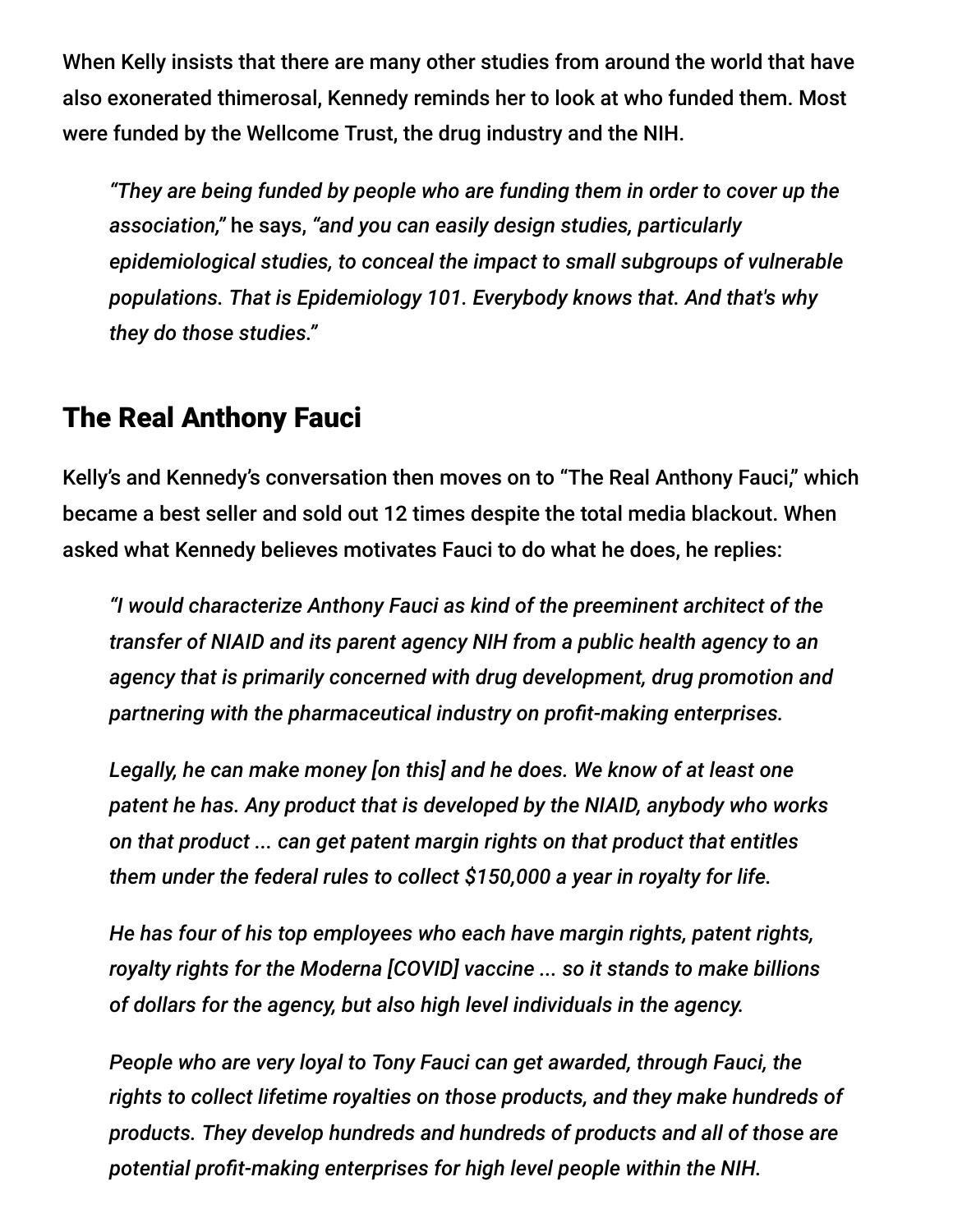*I think [Fauci's motivation] is power, [but] I don't know what motivates him. My job is to document their conduct. And if you look at his conduct, time after time after time, he does things that are consistent with making profits for his partners, which are these pharmaceutical companies, even at the direct and clear expense of public health."*

#### On Bill Gates

When asked about Bill Gates and his influence on public health, especially in developing countries, Kennedy tells the following story, which is detailed in his book:

*"The World Health Organization, with Gates' influence, support and participation, administered 1 million vaccines to Kenyan women designed to sterilize them without their knowledge. It was a tetanus program that included, in the tetanus vaccine — without anybody knowing — human gonadotrophic hormones (HCG), which interact with tetanus toxoids [to act] as a chemical castration drug for women.*

*They had similar programs in Nicaragua, Mexico and the Philippines. Clearly, they were doing that. We got the vials from Kenya, so we know what they were doing, and they've admitted ... If you read my book, you'll [learn] that for 20 years, WHO has been spending tens of millions of dollars developing these sterilization drugs ... It has paid researchers to find ways to castrate women."*

Kelly pushes back, saying "we're on a thin thread, talking about the intentional sterilization of women in Africa without their consent or knowledge," but Kennedy replies that the evidence for that "is very well documented."

*"They spent 20 years studying the inclusion of HCG in tetanus vaccines — as a way to sterilize women. Then they included HCG in a tetanus vaccine program that they gave to a million women without telling them. You can connect whatever dots you need to — or not."*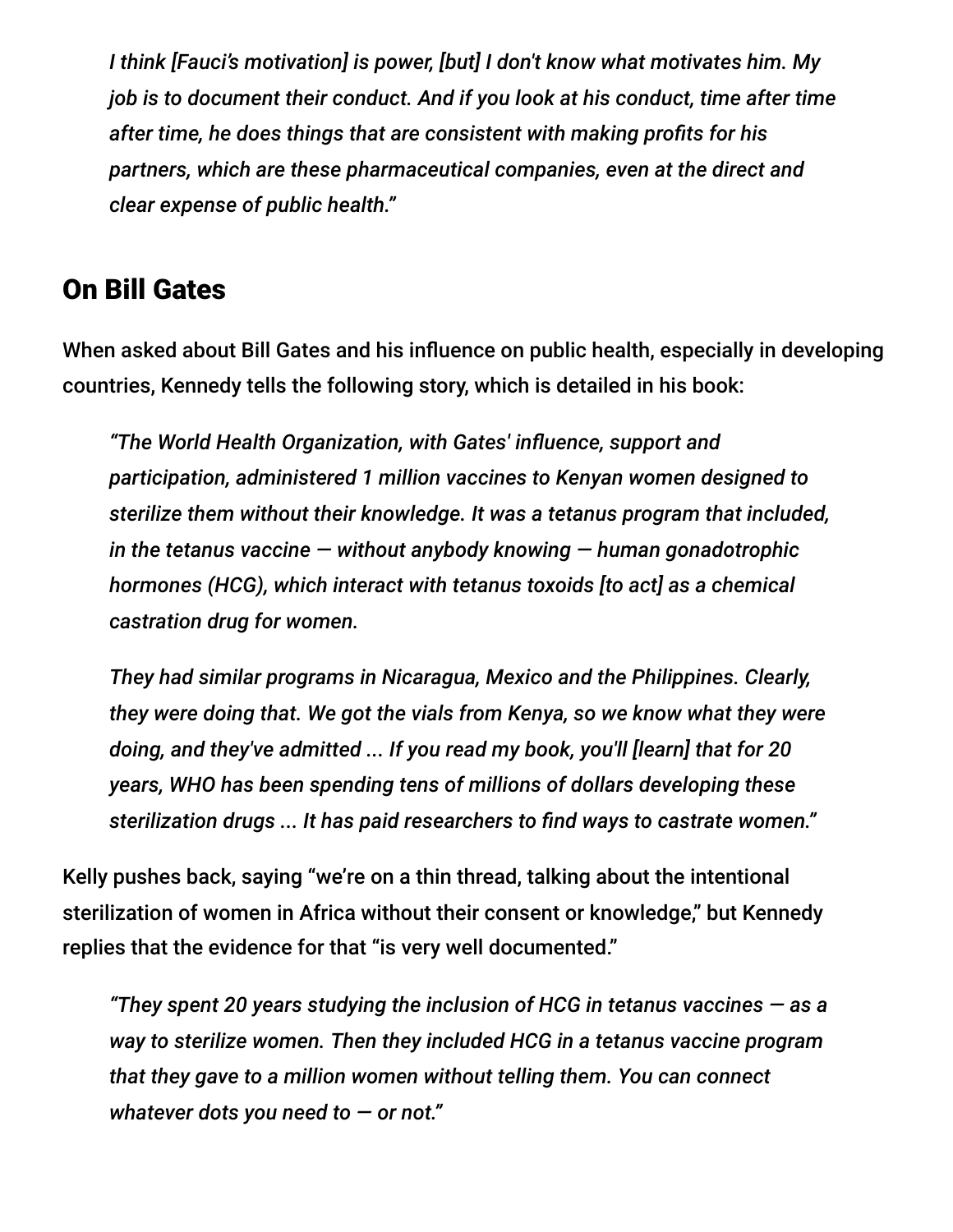#### Similarities Between the AIDS Epidemic and COVID

Kennedy also addresses Kelly's question about the similarities between Fauci's handling of the AIDS epidemic and COVID. In the 1980s, Fauci pushed for the use of AZT — an extremely toxic drug  $-$  as a primary treatment for AIDS, while suppressing safer and less expensive treatments.

He's followed the same modus operandi during the COVID pandemic, where he demonized inexpensive repurposed drugs such as ivermectin and hydroxychloroquine, saying they don't work, while pushing for remdesivir, an ineffective, exorbitantly expensive antiviral Ebola drug.

*"It speaks for itself,"* Kennedy says. *"AZT was horrendously toxic. It was developed originally by the National Cancer Institute as a chemotherapy drug. It killed all the rats when they gave it to them ... They're designed to kill human cellular tissue.*

*The hope is it will kill the tumors before they kill the rest of you. And so, when you give somebody a chemotherapy drug, it's only given for a couple of weeks. But this drug was regarded as so horrendously toxic that they threw it on the junk pile and didn't even patent it."*

According to Kennedy, the AIDS epidemic was when Fauci transitioned the NIAID from a public health agency into a drug industry partner. Fauci partnered with GlaxoSmithKline to develop an AIDS drug, and installed loyalists on committees that approved new or experimental drugs. They then kept competition at bay while rushing Fauci's drug of choice through.

When AZT started killing everyone in the treatment group, Fauci kept the study going by giving the participants blood transfusions to keep them alive longer. "The only reason those people survived a six-week drug trial was because they were getting these transfusions," Kennedy says. Once the study was completed, AZT was approved, despite clear safety signals. AZT went on to kill some 330,000 AIDS patients over the next decade.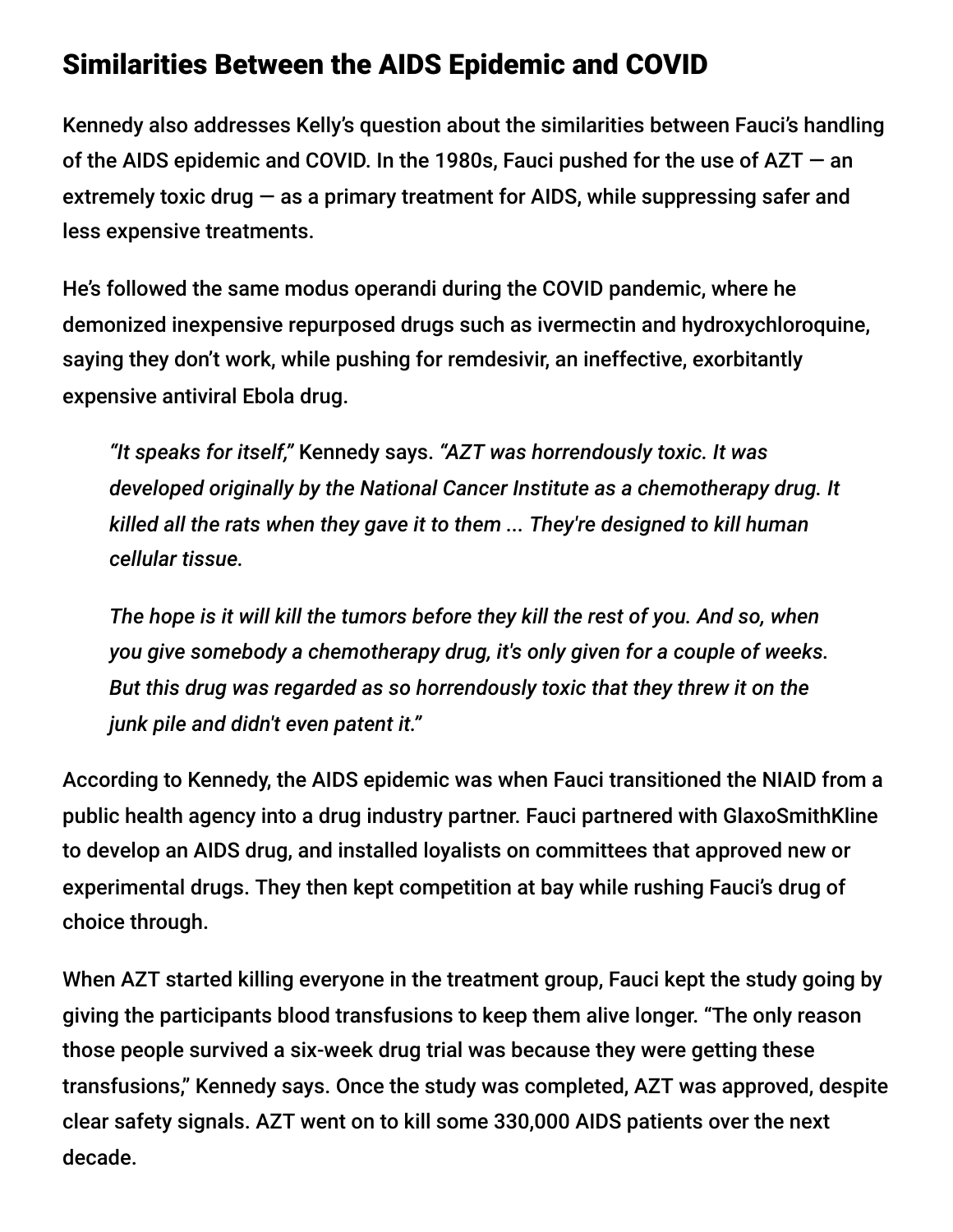#### Reinventing Public Health

In his book, Kennedy discusses how, by the middle of the 20th century, most epidemic and infectious diseases had been more or less wiped out, thanks to improvements in nutrition, sanitation, clean water, refrigeration, road systems and less overcrowding.

In 2000, the CDC looked at this together with Johns Hopkins, and they concluded that this 80% reduction in mortality from infectious disease was not due to vaccines, but these other societal improvements. In fact, vaccines had played virtually no role. People were still getting sick, but they were no longer dying from diseases such as measles.

As a result, the CDC and NIAID were losing relevance. The budget director for the Reagan administration, David Stockman, in 1982 suggested we should abolish the CDC. In his book, Kennedy shares agency memos discussing how to bring attention back to infectious diseases to make themselves relevant again.

*"What I show is that there's a series of fake pandemics that were done in 1976, right after Tony came to the NIAID. There was a bird flu epidemic that was fake in 2005 ... and there was a fake swine flu epidemic in 2009. Each time they gave the vaccine companies immunity from liability, and they sold tens of millions of dollars worth of unnecessary vaccines.*

*Many of them caused profound impacts. The Zika pandemic was a fake pandemic. There was Tony Fauci claiming that Zika might cause microcephaly, a smaller head. He caused panic around the country. People were terrified. They were advising women not to get pregnant.*

*Somebody from his agency actually made a March madness chart of all the phony pandemics he's been drumming up over the years, and the triumph is COVID on that [chart]. I reprinted that in my book and his [Fauci's] signature is at the bottom of the page. So, you know, it's something that they've done again and again and again."*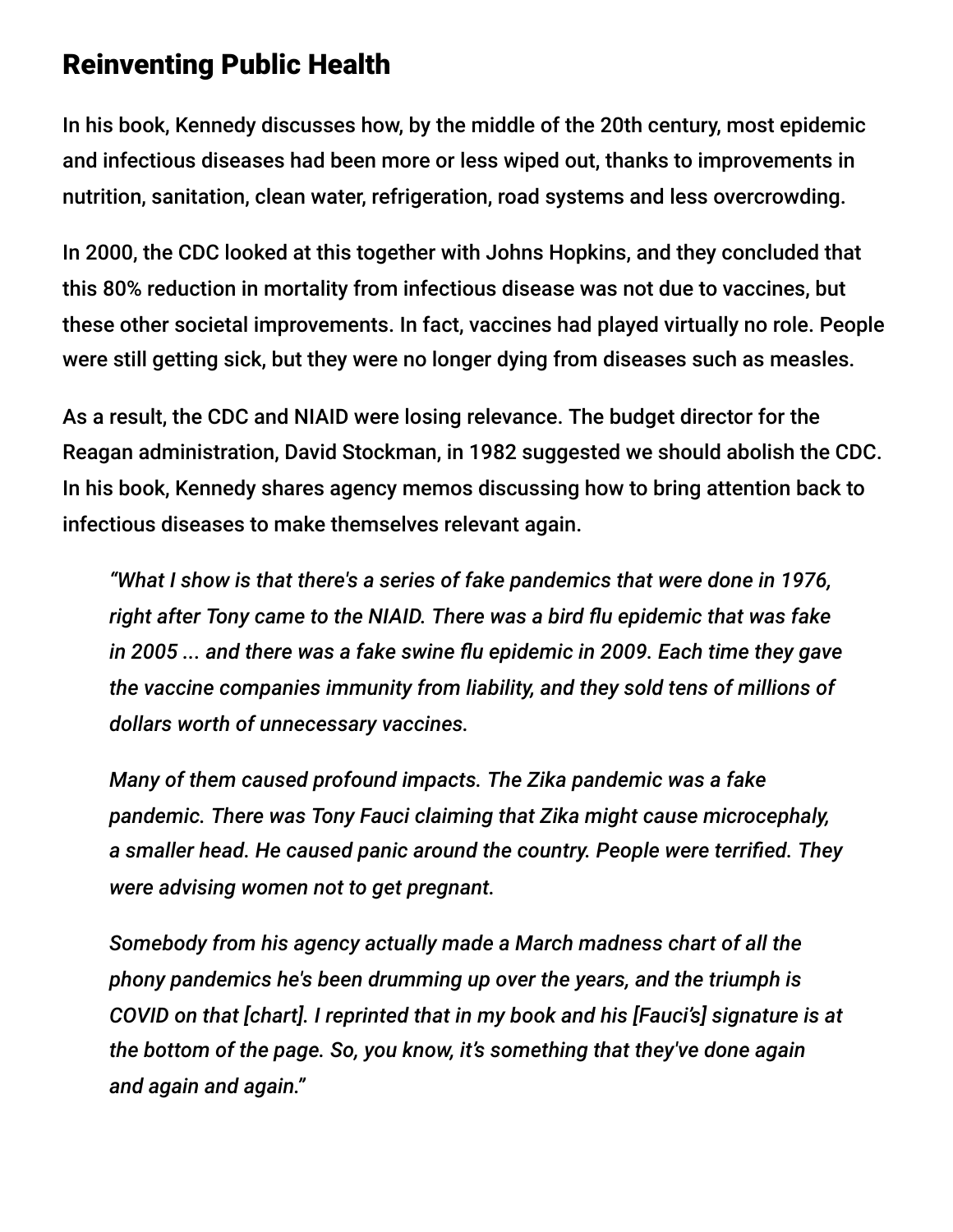For clarity, Kennedy is not claiming that COVID-19 was a fake pandemic. "There were people dying of COVID 19 all over the world. It was a genuine pandemic," he says. His point is that it served the same purpose as faked pandemics that posed no real threat to public health.

I would add that the COVID pandemic was extremely exaggerated, so while "real" in terms of there being outbreaks of infection, the panic surrounding it was intentionally manufactured. And why?

According to Kennedy, the reason for manufacturing fear about infectious disease is to allow the CDC and NIAID to stay relevant and keep pharmaceutical profit centers going, even though mortality from infectious diseases has dropped off the map.

## Fauci's 'Biodefense' Work

Kelly and Kennedy also discuss how Fauci and other public health leaders have misled the public about the origins of the COVID pandemic. Kennedy reviews how Dr. Ralph Baric had problems with pathogens escaping from his lab at UNC Chapel Hill, how the U.S. Agency for International Development (USAID) is actually a front for the CIA, and how Fauci managed to secure a 68% pay raise by adding "biodefense" to his workload.

*"I have another book about to come out called 'Wuhan Cover-Up,' and it shows, that Dr. Fauci, along with other people with DTRA, a defense threat reduction agency, with the CIA ... was pumping hundreds of millions of dollars into the enterprise to develop pandemic superbugs that could cause pandemics.*

*And they were keeping them in areas that they all knew they were certain to escape ... His biggest fundee, Ralph Baric, had eight or 10 escapes and Fauci gave him 147 separate grants of tens of millions, hundreds of millions of dollars ...*

*Nixon had signed the biological weapons convention in '72 that made it illegal to handle, store or develop any kind of biological weapons, but there was a loophole in it. And the loophole said, if it's a dual use research, you can do that.*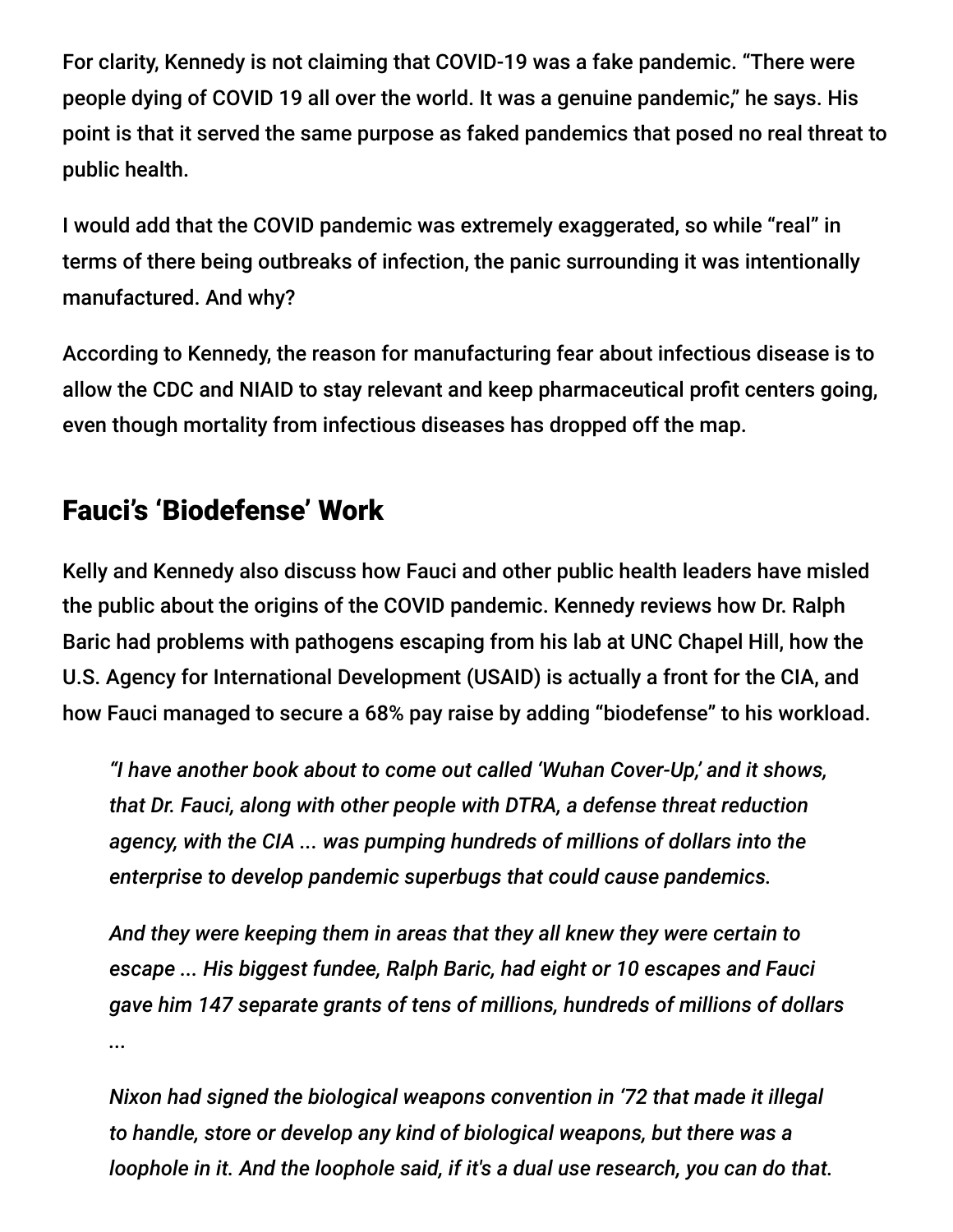*A lot of the research that you use to develop bioweapons is identical to the research you use to develop a vaccine, or it can be.*

*And so, the Pentagon wanted to start doing this kind of research, but it was worried that the public would not believe that the Pentagon was doing all of this bioweapons research in order to develop vaccines. It just didn't seem plausible.*

*So, they outsourced it to Tony Fauci and they gave him a 68% raise, which is one of the reasons why, today, he is the highest paid person in the history of the federal government. He makes \$430,400 a year and the president only makes \$400,000. And a lot of that is money that's coming from his military weapons function ...*

*They gave him \$1.7 billion to begin developing bioweapons that is now at \$2.2 billion a year. He then distributes that to different labs around the country. In 2014, three bugs from U.S. labs escaped ... including smallpox, and 300 leading bioweapons experts ... signed a petition asking Obama to shut down Tony Fauci's experiments because they feared that he would release a pandemic.*

*The Obama administration issued the cease and desist order to Tony Fauci. He defied the order and continued doing the experiments at Ralph Baric's labs, which were the worst experiments because he was engineering these gain-offunction bugs and ways that nobody had ever devised before.*

*But he moved a lot of his operations to Wuhan where they would be out of sight of the White House, and he laundered the money through this zoologist named Peter Daszak, the EcoHealth Alliance."*

According to Kennedy, Fauci also funded Baric to develop a technique that allows you to hide the genetic engineering you've done. Normally, there are telltale signs that a pathogen was created in a lab. Baric developed a way to hide those traces of engineering. This, supposedly, will all be explained in Kennedy's next book.